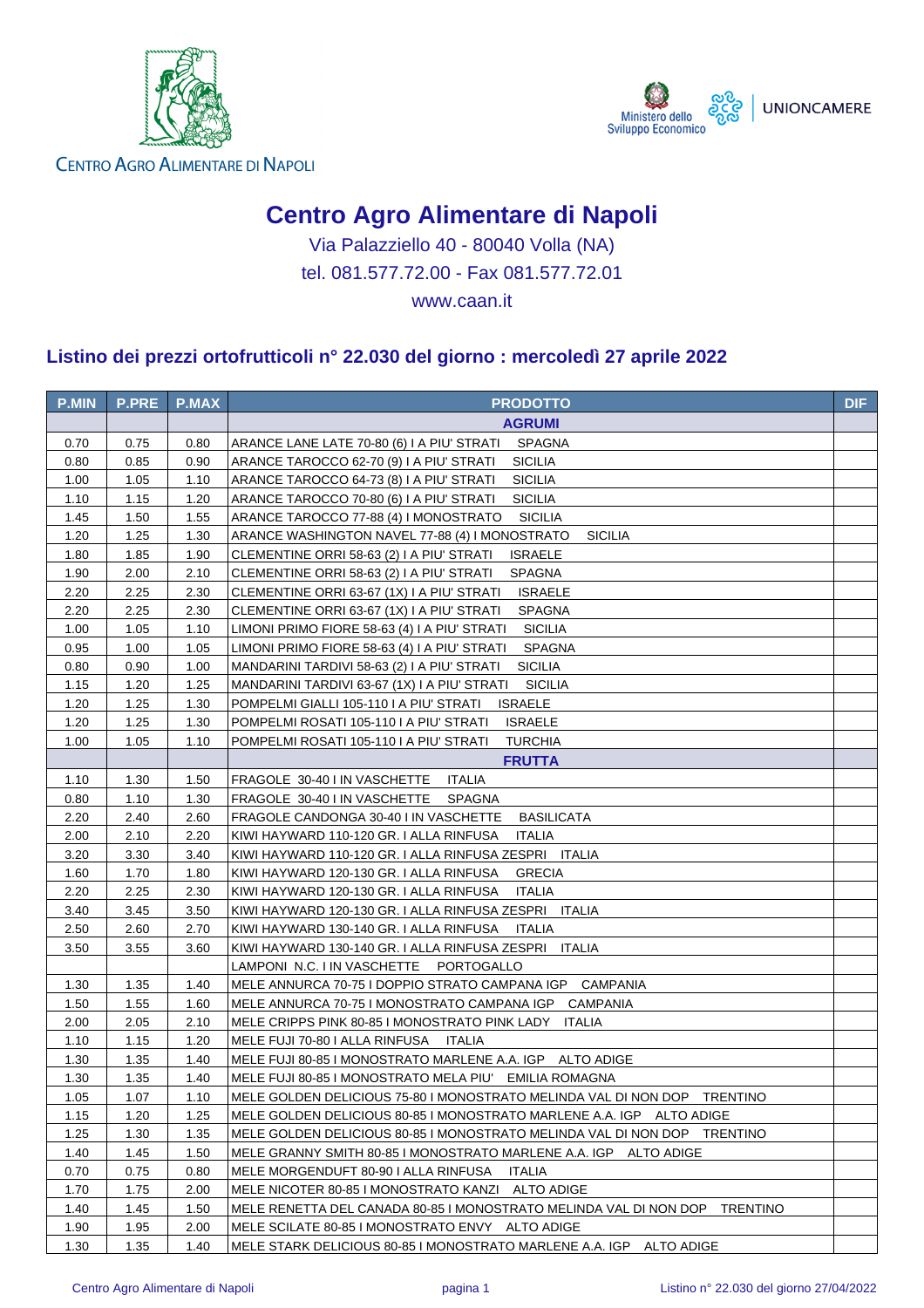| <b>P.MIN</b> | <b>P.PRE</b> | <b>P.MAX</b> | <b>PRODOTTO</b>                                                          | <b>DIF</b> |
|--------------|--------------|--------------|--------------------------------------------------------------------------|------------|
| 11.00        | 11.50        | 12.00        | MIRTILLI N.C. I IN VASCHETTE SPAGNA                                      |            |
| 20.00        | 21.00        | 22.00        | MORE DI ROVO N.C. I IN VASCHETTE MESSICO                                 |            |
|              |              |              | NESPOLE GIAPPONESI G I ALLA RINFUSA RUCHEY SPAGNA                        |            |
| 2.50         | 2.60         | 2.70         | NESPOLE GIAPPONESI GG I ALLA RINFUSA SPAGNA                              |            |
| 4.50         | 4.60         | 4.70         | NESPOLE GIAPPONESI GG I DOPPIO STRATO RUCHEY SPAGNA                      |            |
| 2.70         | 2.75         | 2.80         | PERE ABATE FETEL 70-75 I A PIU' STRATI 40 PZ. 10 KG CILE                 |            |
| 1.50         | 1.60         | 1.70         | PERE CONFERENCE 70-80   ALLA RINFUSA OLANDA                              |            |
| 2.60         | 2.65         | 2.70         | PERE COSCIA 60-65 I A PIU' STRATI 45 PZ. 10 KG CILE                      |            |
| 1.90         | 1.95         | 2.00         | PERE MAX RED BARTLETT 75-80 I A PIU' STRATI 40 PZ. 10 KG ARGENTINA       |            |
| 1.50         | 1.55         | 1.60         | PERE WILLIAM 65-70 I A PIU' STRATI 100-110 PZ 18 KG ARGENTINA            |            |
| 1.90         | 1.95         | 2.00         | PERE WILLIAM 75-80 I A PIU' STRATI 40 PZ. 10 KG ARGENTINA                |            |
| 24.00        | 24.50        | 25.00        | RIBES ROSSO N.C. I IN VASCHETTE CILE                                     |            |
| 3.30         | 3.35         | 3.40         | UVA DA TAVOLA BIANCA SUGRAONE N.C. I MONOSTRATO<br>PERU'                 |            |
| 4.00         | 4.10         | 4.20         | UVA DA TAVOLA BIANCA SULTANA (THOMPSON) N.C. I MONOSTRATO<br><b>CILE</b> |            |
| 2.80         | 2.90         | 3.00         | UVA DA TAVOLA NERA LA ROCHELLE N.C. I MONOSTRATO SUD AFRICA              |            |
| 2.40         | 2.45         | 2.50         | UVA DA TAVOLA ROSATA RED GLOBE N.C. I MONOSTRATO 4,5 KG PERU'            |            |
| 2.20         | 2.25         | 2.30         | UVA DA TAVOLA ROSATA RED GLOBE N.C. I MONOSTRATO 8,2 KG PERU'            |            |
|              |              |              | <b>ORTAGGI</b>                                                           |            |
|              |              |              | AGLI BIANCHI N.C. I IN TRECCE FRANCIA                                    |            |
| 4.80         | 4.90         | 5.00         | AGLI BIANCHI N.C. I IN TRECCE ITALIA                                     |            |
| 3.00         | 3.10         | 3.20         | AGLI BIANCHI N.C. I ALLA RINFUSA SPAGNA                                  |            |
| 3.80         | 3.85         | 3.90         | AGLI BIANCHI N.C. I TRE PEZZI SPAGNA                                     |            |
| 2.10         | 2.20         | 2.30         | <b>EGITTO</b><br>AGLI FRESCHI N.C. I ALLA RINFUSA                        |            |
|              |              |              | AGLI ROSA 60-80 I MONOSTRATO FRANCIA                                     |            |
| 5.00         | 5.10         | 5.20         | ASPARAGI BIANCHI 16-20 I IN MAZZI VENETO                                 |            |
| 2.50         | 2.60         | 2.70         | ASPARAGI SELVATICI ASPARAGINA I IN MAZZI ITALIA                          |            |
| 2.30         | 2.40         | 2.50         | ASPARAGI VERDI 12-16 I IN MAZZI CAMPANIA                                 |            |
| 2.40         | 2.50         | 2.60         | ASPARAGI VERDI 12-16 I IN MAZZI ITALIA                                   |            |
| 3.00         | 3.10         | 3.20         | ASPARAGI VERDI 16-20 I IN MAZZI ITALIA                                   |            |
| 1.50         | 1.60         | 1.70         | ASPARAGI VERDI ASPARAGINA I IN MAZZI ITALIA                              |            |
| 0.60         | 0.65         | 0.70         | BASILICO N.C. I IN MAZZI MAZZO ITALIA                                    |            |
| 0.50         | 0.60         | 0.70         | BIETOLE DA COSTA N.C. I A PIU' STRATI ITALIA                             |            |
| 1.00         | 1.05         | 1.10         | BIETOLE DA FOGLIA (ERBETTE) N.C. I IN MAZZI A PIU' STRATI ITALIA         |            |
| 0.30         | 0.35         | 0.40         | CARCIOFI CON SPINE 7.5-9 CM I A PIU' STRATI CAD. SARDEGNA                |            |
| 0.60         | 0.65         | 0.70         | CARCIOFI ROMANESCO 9-11 CM I A PIU' STRATI CAD. ITALIA                   |            |
| 0.35         | 0.40         | 0.45         | CARCIOFI ROMANESCO VIOLA 9-11 CM I MONOSTRATO CAD. ITALIA                |            |
| 2.00         | 2.30         | 2.60         | CARCIOFINI MEDI I ALLA RINFUSA ITALIA                                    |            |
| 1.30         | 1.35         | 1.40         | CARDI N.C. I A PIU' STRATI IMBIANCATI ITALIA                             |            |
| 0.70         | 0.75         | 0.80         | CAROTE N.C. I ALLA RINFUSA ITALIA                                        |            |
| 1.20         | 1.25         | 1.30         | CAROTE N.C. I IN MAZZI ITALIA                                            |            |
| 0.80         | 0.85         | 0.90         | CAROTE N.C. I VASSOI FILMATI ITALIA                                      |            |
| 1.05         | 1.10         | 1.15         | CAVOLFIORE BIANCO 8 PZ. (40X60) I MONOSTRATO<br>ITALIA                   |            |
| 1.20         | 1.25         | 1.30         | CAVOLFIORE ROMANESCO 6 PZ. (40X60) I MONOSTRATO<br><b>ITALIA</b>         |            |
| 1.60         | 1.65         | 1.70         | CAVOLI BROCCOLI N.C. I MONOSTRATO<br>PUGLIA                              |            |
| 0.60         | 0.65         | 0.70         | CAVOLI CAPPUCCI BIANCHI 6 PZ. (30X50) I MONOSTRATO<br><b>ITALIA</b>      |            |
| 1.00         | 1.10         | 1.20         | CAVOLI NERI MEDI I IN MAZZI ITALIA                                       |            |
| 0.50         | 0.55         | 0.60         | CAVOLI VERZA 6 PZ. (30X50) I MONOSTRATO<br>ITALIA                        |            |
| 1.50         | 1.60         | 1.70         | CETRIOLI 14-21 CM. I A PIU' STRATI ITALIA                                |            |
| 1.20         | 1.25         | 1.30         | CICORIA CATALOGNA A PUNTARELLE N.C. I A PIU' STRATI<br>ITALIA            |            |
| 0.60         | 0.65         | 0.70         | CICORIA CATALOGNA N.C. I A PIU' STRATI ITALIA                            |            |
| 0.80         | 0.85         | 0.90         | CIME DI RAPA N.C. I IN MAZZI A PIU' STRATI ITALIA                        |            |
| 0.80         | 0.85         | 0.90         | CIPOLLE PIATTE BIANCHE 30-50 I MONOSTRATO FRESCHE ITALIA                 |            |
| 0.70         | 0.75         | 0.80         | CIPOLLE TONDE BIANCHE N.C. I ALLA RINFUSA SACCHI ITALIA                  |            |
| 0.45         | 0.50         | 0.55         | CIPOLLE TONDE DORATE 60-80   ALLA RINFUSA SACCHI ITALIA                  |            |
| 0.70         | 0.80         | 0.90         | CIPOLLE TONDE ROSSE 60-80   ALLA RINFUSA SACCHI ITALIA                   |            |
| 1.20         | 1.30         | 1.40         | CIPOLLOTTI BIANCHI N.C. I IN MAZZI ITALIA                                |            |
| 1.40         | 1.50         | 1.60         | CIPOLLOTTI ROSSI DI TROPEA N.C. I IN MAZZI DI TROPEA IGP CALABRIA        |            |
| 4.00         | 4.10         | 4.20         | FAGIOLINI N.C. I ALLA RINFUSA RACCOLTI A MANO ITALIA                     |            |
| 3.00         | 3.10         | 3.20         | FAGIOLINI N.C. I ALLA RINFUSA<br><b>MAROCCO</b>                          |            |
| 1.00         | 1.10         | 1.20         | FAVE N.C. I ALLA RINFUSA ITALIA                                          |            |
| 1.00         | 1.05         | 1.10         | FINOCCHI 10 PZ. (30X50) EXTRA MONOSTRATO<br>ITALIA                       |            |
| 0.80         | 0.85         | 0.90         | FINOCCHI 10 PZ. (30X50) I MONOSTRATO<br>ITALIA                           |            |
| 0.50         | 0.55         | 0.60         | FINOCCHI N.C. II DOPPIO STRATO<br>ITALIA                                 |            |
| 0.80         | 0.85         | 0.90         | FIORI DI ZUCCA N.C. I CAD. ITALIA                                        |            |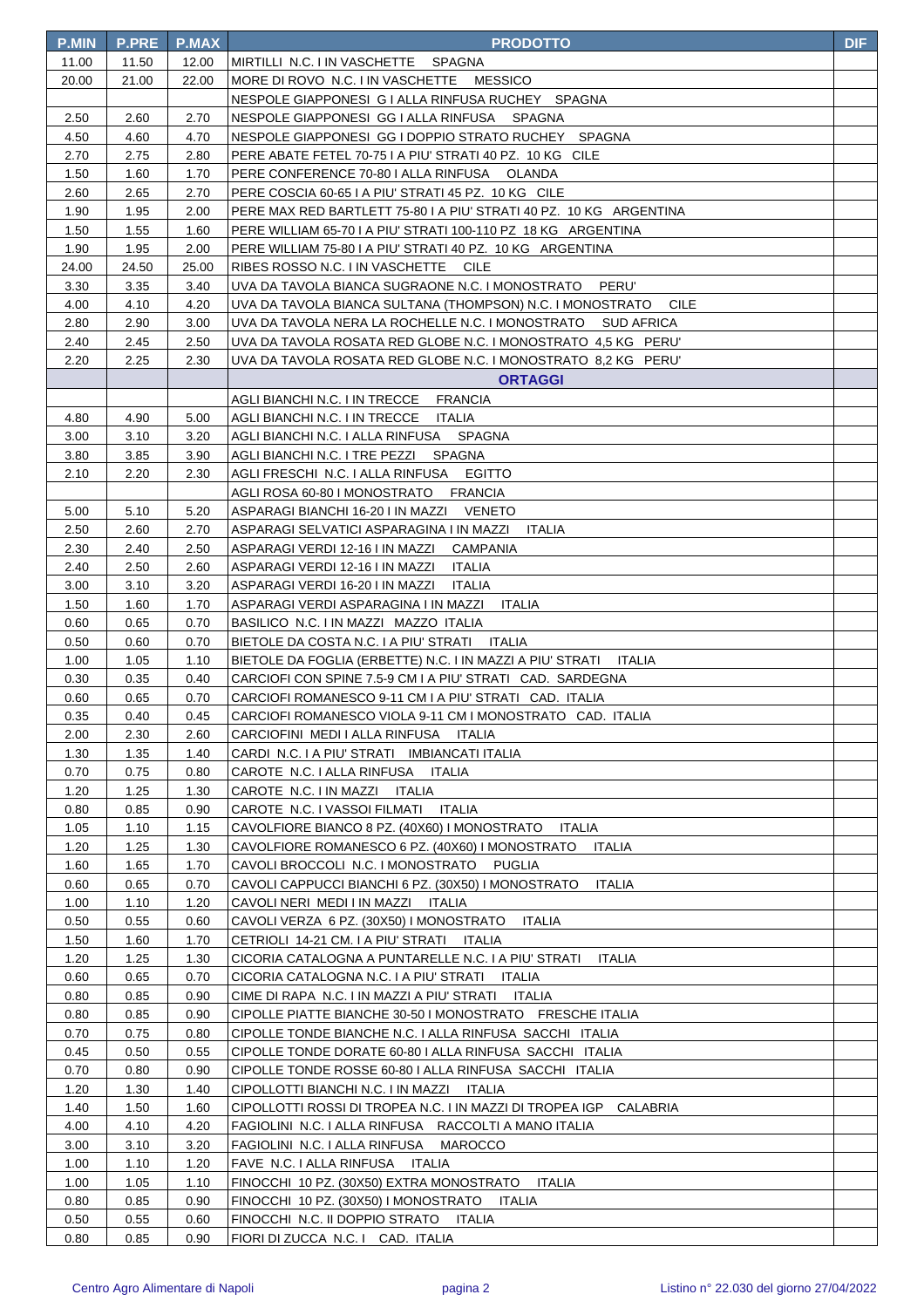| <b>P.MIN</b> | <b>P.PRE</b> | <b>P.MAX</b> | <b>PRODOTTO</b>                                                                                                                          | <b>DIF</b> |
|--------------|--------------|--------------|------------------------------------------------------------------------------------------------------------------------------------------|------------|
| 2.70         | 2.80         | 2.90         | FUNGHI PLEUROTUS OSTREATUS N.C. I DOPPIO STRATO<br><b>ITALIA</b>                                                                         |            |
| 2.10         | 2.15         | 2.20         | FUNGHI PRATAIOLI BIANCHI 40-50 I MONOSTRATO ITALIA                                                                                       |            |
| 2.80         | 2.90         | 3.00         | INDIVIE RICCIA 6 PZ. (30X50) I MONOSTRATO ITALIA                                                                                         |            |
| 2.80         | 2.90         | 3.00         | INDIVIE SCAROLA 8 PZ. (30X50) I MONOSTRATO ITALIA                                                                                        |            |
| 1.00         | 1.10         | 1.20         | LATTUGHE CAPPUCCIO 6 PZ. (30X50) I MONOSTRATO ITALIA                                                                                     |            |
| 0.80         | 0.90         | 1.00         | LATTUGHE GENTILE 8 PZ. (30X50) I MONOSTRATO ITALIA                                                                                       |            |
| 2.60         | 2.65         | 2.70         | LATTUGHE ICEBERG 10 PZ. (40X60) I MONOSTRATO FILMATO<br>SPAGNA                                                                           |            |
| 0.90         | 1.00         | 1.10         | LATTUGHE ROMANA 8 PZ. (30X50) I DOPPIO STRATO<br>ITALIA                                                                                  |            |
| 1.20         | 1.25         | 1.30         | MELANZANE N.C. I MONOSTRATO ITALIA                                                                                                       |            |
| 1.00         | 1.10         | 1.20         | MELANZANE N.C. I A PIU' STRATI SPAGNA                                                                                                    |            |
| 1.60         | 1.70         | 1.80         | MELANZANE CHIARE N.C. I MONOSTRATO ITALIA                                                                                                |            |
| 1.70         | 1.75         | 1.80         | MELONI GIALLI INVERNALI 1250-1600 GR. I MONOSTRATO COSTA RICA                                                                            |            |
| 1.80         | 1.90         | 2.00         | MELONI RETATI 1000-1250 GR. I MONOSTRATO MAROCCO                                                                                         |            |
| 2.10         | 2.20         | 2.30         | MELONI RETATI 1000-1250 GR. I MONOSTRATO<br><b>SICILIA</b>                                                                               |            |
| 0.40         | 0.45         | 0.50         | PATATE P. BIANCA 40-80   ALLA RINFUSA SACCHI ITALIA                                                                                      |            |
|              |              |              | PATATE P. GIALLA 40-80 I ALLA RINFUSA SACCHI NOVELLE EGITTO                                                                              |            |
| 0.40         | 0.42         | 0.44         | PATATE P. GIALLA 40-80   ALLA RINFUSA CASSE ITALIA                                                                                       |            |
| 0.40         | 0.42         | 0.44         | PATATE P. GIALLA 40-80 I ALLA RINFUSA SACCHI ITALIA                                                                                      |            |
| 0.45         | 0.48         | 0.51         | PATATE P. GIALLA 40-80   ALLA RINFUSA SACCHI OLANDA                                                                                      |            |
| 0.90         | 0.95         | 1.00         | PATATE P. GIALLA 40-80 I ALLA RINFUSA CASSE NOVELLE SICILIA                                                                              |            |
| 0.50         | 0.53         | 0.56         | PATATE ROSSE 40-80   ALLA RINFUSA SACCHI FRANCIA                                                                                         |            |
| 1.70         | 1.75         | 1.80         | PEPERONI LUNGHI GIALLI N.C. I MONOSTRATO<br>SICILIA                                                                                      |            |
| 1.80         | 1.90         | 2.00         | PEPERONI LUNGHI ROSSI N.C. I MONOSTRATO<br><b>SICILIA</b>                                                                                |            |
| 1.70         | 1.75         | 1.80         | PEPERONI QUADRATI GIALLI GG (90-110) I ALLA RINFUSA<br>OLANDA                                                                            |            |
| 1.80         | 1.85         | 1.90         | PEPERONI QUADRATI ROSSI GG (90-110) I ALLA RINFUSA<br>OLANDA                                                                             |            |
| 2.80         | 3.10         | 3.30         | PISELLI VERDI SCURI N.C. I ALLA RINFUSA ITALIA                                                                                           |            |
| 2.50         | 2.60         | 2.70         | POMODORI CILIEGINI MEDI I A PIU' STRATI ITALIA                                                                                           |            |
| 2.80         | 3.00         | 3.20         | POMODORI CILIEGINI PICCOLI I A PIU' STRATI SICILIA                                                                                       |            |
| 2.60         | 2.80         | 3.00         | POMODORI COSTOLUTI TIPO MARINDA 57-67 I DOPPIO STRATO<br><b>SICILIA</b>                                                                  |            |
| 2.40         | 2.45         | 2.50         | POMODORI CUORE DI BUE VERDI 82-102 I MONOSTRATO ITALIA                                                                                   |            |
| 3.50         | 3.60         | 3.70         | POMODORI DATTERINI N.C. I DOPPIO STRATO ITALIA                                                                                           |            |
| 2.40<br>0.90 | 2.50<br>0.95 | 2.60         | POMODORI TIPO PICCADILLY N.C. I A PIU' STRATI ITALIA                                                                                     |            |
| 1.00         | 1.05         | 1.00<br>1.10 | POMODORI TONDI LISCI ROSSI 67-82 I DOPPIO STRATO MAROCCO<br>POMODORI TONDI LISCI ROSSI A GRAPPOLO 67-82 I DOPPIO STRATO<br><b>ITALIA</b> |            |
|              |              |              | POMODORI TONDI LISCI ROSSI A GRAPPOLO 67-82 I DOPPIO STRATO<br><b>OLANDA</b>                                                             |            |
| 1.60         | 1.65         | 1.70         | POMODORI TONDI LISCI ROSSI A GRAPPOLO 67-82 I DOPPIO STRATO<br><b>SPAGNA</b>                                                             |            |
| 3.60         | 3.70         | 3.80         | POMODORI TONDO SARDO N.C. I ALLA RINFUSA<br>ITALIA                                                                                       |            |
| 0.80         | 0.90         | 1.00         | PORRI 40-60 I ALLA RINFUSA<br>ITALIA                                                                                                     |            |
| 0.80         | 0.90         | 1.00         | PORRI 40-60 I ALLA RINFUSA<br>OLANDA                                                                                                     |            |
| 1.79         | 1.80         | 1.90         | PREZZEMOLI N.C. I IN MAZZI<br>ITALIA                                                                                                     |            |
| 2.50         | 2.60         | 2.70         | RADICCHIO CICORINO MISTO N.C. I ALLA RINFUSA<br>ITALIA                                                                                   |            |
| 2.60         | 2.70         | 2.80         | RADICCHIO ROSSO LUNGO PRECOCE 12 PZ. (30X50) I MONOSTRATO<br><b>ITALIA</b>                                                               |            |
|              |              |              | RADICCHIO ROSSO SEMILUNGO 18 PZ. (30X50) I MONOSTRATO<br>VENETO                                                                          |            |
| 4.50         | 4.60         | 4.70         | RADICCHIO ROSSO TARDIVO N.C. I MONOSTRATO VENETO                                                                                         |            |
| 1.40         | 1.45         | 1.50         | RADICCHIO ROSSO TONDO 12 PZ. (30X50) I MONOSTRATO<br>ITALIA                                                                              |            |
| 2.80         | 2.90         | 3.00         | RADICCHIO VARIEGATO N.C. I MONOSTRATO<br>ITALIA                                                                                          |            |
| 0.35         | 0.37         | 0.39         | RAVANELLI TONDI ROSSI N.C. I 10 MAZZI MAZZO ITALIA                                                                                       |            |
| 2.70         | 2.75         | 2.80         | ROSMARINO N.C. I ALLA RINFUSA ITALIA                                                                                                     |            |
| 0.15         | 0.17         | 0.19         | RUCOLA SELVATICA N.C. I 20 MAZZI MAZZO ITALIA                                                                                            |            |
| 2.80         | 2.90         | 3.00         | RUCOLA SELVATICA N.C. I ALLA RINFUSA<br>ITALIA                                                                                           |            |
| 1.30         | 1.40         | 1.50         | SALSOLA AGRETTO N.C. I IN MAZZI<br>ITALIA                                                                                                |            |
| 4.00         | 4.20         | 4.40         | SALVIA N.C. I ALLA RINFUSA ITALIA                                                                                                        |            |
| 4.00         | 4.10         | 4.20         | SCALOGNO COMUNE N.C. I ALLA RINFUSA RETE FRANCIA                                                                                         |            |
| 0.60         | 0.65         | 0.70         | SEDANI DA COSTA VERDI MEDI I DOPPIO STRATO<br>ITALIA                                                                                     |            |
| 0.70         | 0.75         | 0.80         | SEDANI DA COSTA VERDI MEDI I MONOSTRATO<br>ITALIA                                                                                        |            |
| 0.80         | 0.90         | 1.00         | SPINACI RICCI N.C. I ALLA RINFUSA ITALIA                                                                                                 |            |
| 1.30         | 1.40         | 1.90         | TOPINAMBUR N.C. I ALLA RINFUSA<br><b>ITALIA</b>                                                                                          |            |
|              |              |              | ZUCCHE BUTTERNUT MEDIE I MONOSTRATO<br><b>ITALIA</b>                                                                                     |            |
| 1.80         | 1.85         | 1.90         | <b>MESSICO</b><br>ZUCCHE TONDE DELICA MEDIE I MONOSTRATO                                                                                 |            |
| 0.80         | 0.90         | 1.00         | ZUCCHINE CHIARE LUNGHE 14-21 CM. I A PIU' STRATI<br>ITALIA                                                                               |            |
| 0.70         | 0.75         | 0.80         | ZUCCHINE SCURE LUNGHE 14-21 CM. I A PIU' STRATI<br><b>ITALIA</b>                                                                         |            |
| 0.60         | 0.70         | 0.80         | ZUCCHINE SCURE LUNGHE 21-28 CM. I A PIU' STRATI<br><b>ITALIA</b>                                                                         |            |
| 1.00         | 1.10         | 1.20         | ZUCCHINE SCURE LUNGHE 7-14 CM. I MONOSTRATO<br>LAZIO                                                                                     |            |
|              |              |              | <b>PRODOTTI ESOTICI</b>                                                                                                                  |            |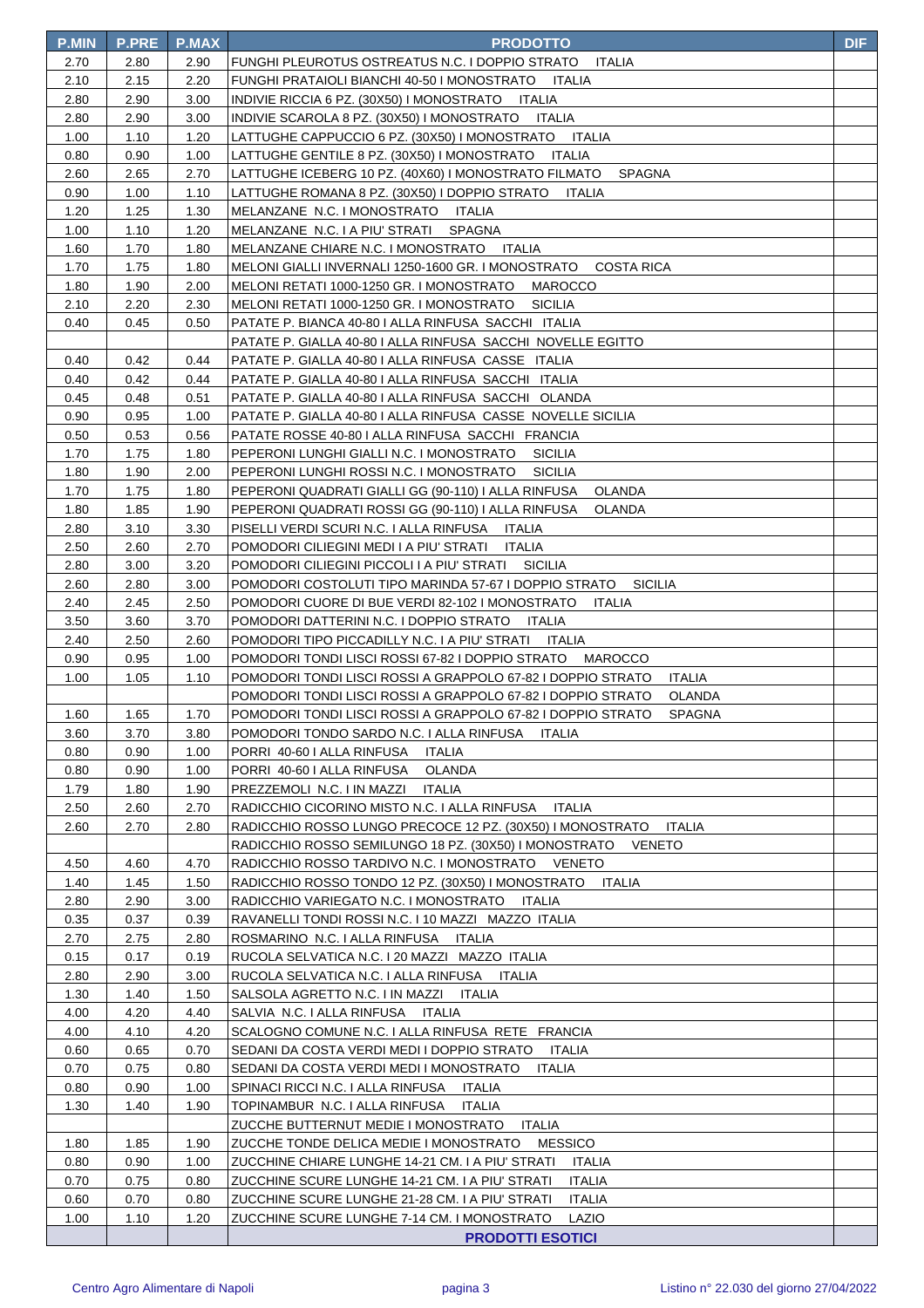| <b>P.MIN</b> | <b>P.PRE</b> | <b>P.MAX</b> | <b>PRODOTTO</b>                                                                           | DIF |
|--------------|--------------|--------------|-------------------------------------------------------------------------------------------|-----|
| 1.50         | 1.55         | 1.60         | ANANAS GOLD 6 PZ. (40X60) I MONOSTRATO MATURAZIONE IN PIANTA COSTA RICA                   |     |
| 1.20         | 1.25         | 1.30         | ANANAS GOLD 7 PZ. (40X60) I MONOSTRATO COSTA RICA                                         |     |
| 3.60         | 3.65         | 3.70         | ANANAS GOLD 7 PZ. (40X60) I MONOSTRATO VIA AEREA REPUBBLICA DOMINICANA                    |     |
| 4.00         | 4.10         | 4.20         | AVOCADO 306-365 (12) I MONOSTRATO ISRAELE                                                 |     |
|              |              |              | <b>ISRAELE</b><br>AVOCADO HASS 306-365 (12) I MONOSTRATO                                  |     |
|              |              |              | SPAGNA<br>AVOCADO HASS 306-365 (12) I MONOSTRATO                                          |     |
|              |              |              | AVOCADO PINKERTON 306-365 (12) I MONOSTRATO SUD AFRICA                                    |     |
| 1.00         | 1.05         | 1.10         | BANANE CAVENDISH N.C. I A PIU' STRATI AMERICA CENTRALE                                    |     |
| 1.30         | 1.35         | 1.40         | BANANE CAVENDISH N.C. I A PIU' STRATI CHIQUITA AMERICA CENTRALE                           |     |
| 5.00         | 5.50         | 6.00         | FRUTTO DELLA PASSIONE N.C. I ALLA RINFUSA COLOMBIA                                        |     |
| 1.80         | 2.00         | 2.20         | LIME 53-56 I A PIU' STRATI<br><b>BRASILE</b>                                              |     |
| 1.80         | 1.90         | 2.00         | MANGHI 8 PZ. (30X40) I MONOSTRATO BRASILE                                                 |     |
| 6.00         | 6.30         | 6.60         | MANGHI 8 PZ. (30X40) I MONOSTRATO VIA AEREA PERU'                                         |     |
| 3.60         | 3.80         | 4.00         | PAPAIA 6 PZ. I MONOSTRATO BRASILE                                                         |     |
| 4.00         | 4.30         | 4.60         | PAPAIA FORMOSA 3 PZ. I MONOSTRATO BRASILE                                                 |     |
|              |              |              | ZENZERO N.C. I ALLA RINFUSA<br><b>BRASILE</b>                                             |     |
| 2.30         | 2.40         | 2.50         | ZENZERO N.C. I ALLA RINFUSA<br><b>CINA</b>                                                |     |
|              |              |              | <b>PRODOTTI SECCHI</b>                                                                    |     |
| 5.90         | 6.00         | 6.10         | ALBICOCCHE SECCHE MEDIE I ALLA RINFUSA TURCHIA                                            |     |
| 10.95        | 11.00        | 11.05        | ANACARDI 180-210 I ALLA RINFUSA BRASILE                                                   |     |
|              |              |              | ANACARDI 180-210   ALLA RINFUSA VIETNAM                                                   |     |
|              |              |              | ARACHIDI 7-9 FANCY ALLA RINFUSA EGITTO                                                    |     |
|              |              |              | ARACHIDI 7-9 EXTRA FANCY ALLA RINFUSA ISRAELE                                             |     |
|              |              |              |                                                                                           |     |
|              |              |              | ARACHIDI 9-11 FANCY ALLA RINFUSA EGITTO<br>ARACHIDI 9-11 EXTRA FANCY ALLA RINFUSA ISRAELE |     |
|              |              |              |                                                                                           |     |
|              |              |              | CECI SECCHI 8+ I ALLA RINFUSA MESSICO                                                     |     |
|              |              |              | CECI SECCHI N.C. I ALLA RINFUSA ITALIA                                                    |     |
|              |              |              | DATTERI DEGLET NOUR N.C. I IN VASCHETTE TUNISIA                                           |     |
|              |              |              | DATTERI MEDJOUL GIANT (23+ GR.) I ALLA RINFUSA ISRAELE                                    |     |
|              |              |              | DATTERI MEDJOUL LARGE (18-23 GR.) I ALLA RINFUSA ISRAELE                                  |     |
|              |              |              | DATTERI MEDJOUL SUPER GIANT (26+GR.) I ALLA RINFUSA ISRAELE                               |     |
|              |              |              | FAGIOLI SECCHI BORLOTTI CRANBERRY N.C. I ALLA RINFUSA SACCHETTI CANADA                    |     |
|              |              |              | FAGIOLI SECCHI BORLOTTI LAMON N.C. I ALLA RINFUSA SACCHETTI ITALIA                        |     |
|              |              |              | FAGIOLI SECCHI CANNELLINI N.C. I ALLA RINFUSA SACCHETTI ARGENTINA                         |     |
|              |              |              | FAGIOLI SECCHI CANNELLINI N.C. I ALLA RINFUSA SACCHETTI MESSICO                           |     |
|              |              |              | FAVE SECCHE N.C. I ALLA RINFUSA SACCHETTI SGUSCIATE EGITTO                                |     |
|              |              |              | FICHI SECCHI N.C. I ALLA RINFUSA GRECIA                                                   |     |
|              |              |              | FICHI SECCHI DOTTATO N.C. I ALLA RINFUSA<br><b>ITALIA</b>                                 |     |
|              |              |              | LENTICCHIE SECCHE COMUNI MEDIE I ALLA RINFUSA CANADA                                      |     |
| 10.00        | 11.00        | 12.00        | MANDORLE 20-22 U.S. I ALLA RINFUSA SGUSCIATE CALIFORNIA                                   |     |
| 14.00        | 14.50        | 15.00        | MANDORLE 22-24 EXTRA I ALLA RINFUSA SGUSCIATE CALIFORNIA                                  |     |
| 13.50        | 14.00        | 14.50        | MANDORLE N.C. I ALLA RINFUSA PELATE CALIFORNIA                                            |     |
| 13.00        | 13.50        | 14.00        | MANDORLE N.C. I ALLA RINFUSA<br><b>ITALIA</b>                                             |     |
|              |              |              | NOCCIOLE N.C. I ALLA RINFUSA<br><b>FRANCIA</b>                                            |     |
|              |              |              | NOCCIOLE N.C. I ALLA RINFUSA<br><b>ITALIA</b>                                             |     |
| 1.20         | 1.25         | 1.30         | NOCI DI COCCO 12 PZ. (40X60) I ALLA RINFUSA<br><b>COSTA D'AVORIO</b>                      |     |
|              |              |              | NOCI FRANQUETTE 28-30 I ALLA RINFUSA<br><b>FRANCIA</b>                                    |     |
|              |              |              | NOCI FRANQUETTE 30-32 I ALLA RINFUSA<br><b>FRANCIA</b>                                    |     |
|              |              |              | NOCI FRANQUETTE 32-34 I ALLA RINFUSA<br><b>FRANCIA</b>                                    |     |
|              |              |              | NOCI FRANQUETTE 34-36 I ALLA RINFUSA<br><b>FRANCIA</b>                                    |     |
| 3.00         | 3.50         | 4.00         | NOCI LARA 32-34 I ALLA RINFUSA<br>ITALIA                                                  |     |
|              |              |              | <b>ITALIA</b><br>NOCI LARA 34-36 I ALLA RINFUSA                                           |     |
|              |              |              | PINOLI CINESI N.C. I ALLA RINFUSA<br><b>CINA</b>                                          |     |
| 47.50        | 48.00        | 48.50        | PINOLI COMUNI N.C. I ALLA RINFUSA<br><b>ITALIA</b>                                        |     |
|              |              |              | PINOLI COMUNI N.C. I ALLA RINFUSA<br>MEDITERRANEO                                         |     |
| 32.00        | 33.00        | 34.00        | PINOLI COMUNI N.C. I ALLA RINFUSA<br><b>PAKISTAN</b>                                      |     |
|              |              |              | PISTACCHI 18-20 I ALLA RINFUSA<br><b>CALIFORNIA</b>                                       |     |
| 13.80        | 14.00        | 14.20        | PISTACCHI 20-22 I ALLA RINFUSA<br><b>CALIFORNIA</b>                                       |     |
|              |              |              | PISTACCHI N.C. I ALLA RINFUSA SGUSCIATI CALIFORNIA                                        |     |
| 16.80        | 17.00        | 17.20        | PISTACCHI N.C. I ALLA RINFUSA SGUSCIATI IRAN                                              |     |
|              |              |              | PRUGNE SECCHE 20-30/LB I ALLA RINFUSA<br><b>FRANCIA</b>                                   |     |
|              |              |              | PRUGNE SECCHE 30-40/LB I ALLA RINFUSA DENOCCIOLATE FRANCIA                                |     |
| 3.50         | 4.00         | 4.00         | UVA SECCA SULTANINA MEDIA I ALLA RINFUSA TURCHIA                                          |     |